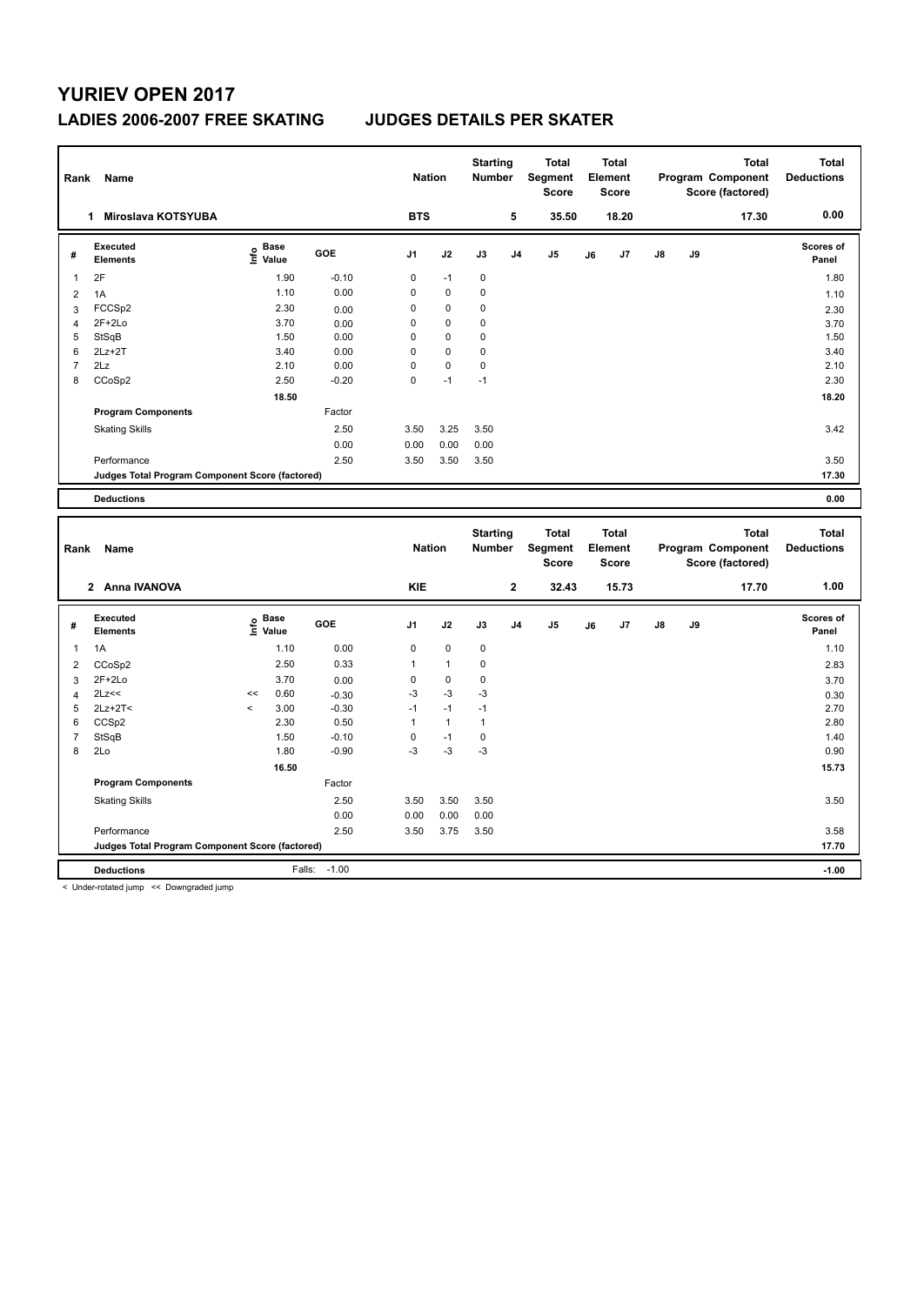# **YURIEV OPEN 2017 LADIES 2006-2007 FREE SKATING JUDGES DETAILS PER SKATER**

| Rank           | Name                                            |                              |         | <b>Nation</b>  |              | <b>Starting</b><br>Number |                | <b>Total</b><br>Segment<br><b>Score</b> |    | <b>Total</b><br>Element<br><b>Score</b> |    |    | <b>Total</b><br>Program Component<br>Score (factored) | <b>Total</b><br><b>Deductions</b> |
|----------------|-------------------------------------------------|------------------------------|---------|----------------|--------------|---------------------------|----------------|-----------------------------------------|----|-----------------------------------------|----|----|-------------------------------------------------------|-----------------------------------|
|                | 3 Yaroslava CHERKIS                             |                              |         | <b>KIE</b>     |              |                           | 3              | 23.48                                   |    | 9.10                                    |    |    | 14.38                                                 | 0.00                              |
| #              | <b>Executed</b><br><b>Elements</b>              | <b>Base</b><br>١nf٥<br>Value | GOE     | J <sub>1</sub> | J2           | J3                        | J <sub>4</sub> | J5                                      | J6 | J7                                      | J8 | J9 |                                                       | Scores of<br>Panel                |
| 1              | 1A                                              | 1.10                         | 0.00    | $\pmb{0}$      | $\pmb{0}$    | $\mathbf 0$               |                |                                         |    |                                         |    |    |                                                       | 1.10                              |
| 2              | CCoSp1                                          | 2.00                         | $-0.30$ | $-1$           | $-1$         | $-1$                      |                |                                         |    |                                         |    |    |                                                       | 1.70                              |
| 3              | $1F+1Lo$                                        | 1.00                         | 0.00    | 0              | $\pmb{0}$    | 0                         |                |                                         |    |                                         |    |    |                                                       | 1.00                              |
| $\overline{4}$ | CSpB                                            | 1.10                         | 0.00    | 0              | $\mathbf 0$  | 0                         |                |                                         |    |                                         |    |    |                                                       | 1.10                              |
| 5              | 1F                                              | 0.50                         | 0.00    | 0              | 0            | 0                         |                |                                         |    |                                         |    |    |                                                       | 0.50                              |
| 6              | StSqB                                           | 1.50                         | 0.00    | 0              | 0            | 0                         |                |                                         |    |                                         |    |    |                                                       | 1.50                              |
| $\overline{7}$ | 1Lz                                             | 0.60                         | 0.00    | 0              | 0            | 0                         |                |                                         |    |                                         |    |    |                                                       | 0.60                              |
| 8              | $1A+1Lo$                                        | 1.60                         | 0.00    | 0              | $\pmb{0}$    | 0                         |                |                                         |    |                                         |    |    |                                                       | 1.60                              |
|                |                                                 | 9.40                         |         |                |              |                           |                |                                         |    |                                         |    |    |                                                       | 9.10                              |
|                | <b>Program Components</b>                       |                              | Factor  |                |              |                           |                |                                         |    |                                         |    |    |                                                       |                                   |
|                | <b>Skating Skills</b>                           |                              | 2.50    | 2.75           | 2.75         | 2.75                      |                |                                         |    |                                         |    |    |                                                       | 2.75                              |
|                |                                                 |                              | 0.00    | 0.00           | 0.00         | 0.00                      |                |                                         |    |                                         |    |    |                                                       |                                   |
|                | Performance                                     |                              | 2.50    | 3.00           | 3.00         | 3.00                      |                |                                         |    |                                         |    |    |                                                       | 3.00                              |
|                | Judges Total Program Component Score (factored) |                              |         |                |              |                           |                |                                         |    |                                         |    |    |                                                       | 14.38                             |
|                | <b>Deductions</b>                               |                              |         |                |              |                           |                |                                         |    |                                         |    |    |                                                       | 0.00                              |
|                |                                                 |                              |         |                |              |                           |                |                                         |    |                                         |    |    |                                                       |                                   |
|                |                                                 |                              |         |                |              |                           |                |                                         |    |                                         |    |    |                                                       |                                   |
|                |                                                 |                              |         |                |              | <b>Starting</b>           |                | <b>Total</b>                            |    | <b>Total</b>                            |    |    | <b>Total</b>                                          | <b>Total</b>                      |
| Rank           | Name                                            |                              |         | <b>Nation</b>  |              | Number                    |                | Segment<br><b>Score</b>                 |    | Element<br><b>Score</b>                 |    |    | Program Component<br>Score (factored)                 | <b>Deductions</b>                 |
|                |                                                 |                              |         |                |              |                           |                |                                         |    |                                         |    |    |                                                       |                                   |
|                | 4 Sofiya FESYUK                                 |                              |         | <b>KIE</b>     |              |                           | 1              | 18.86                                   |    | 7.70                                    |    |    | 11.66                                                 | 0.50                              |
|                | <b>Executed</b>                                 | <b>Base</b>                  |         |                |              |                           |                |                                         |    |                                         |    |    |                                                       | <b>Scores of</b>                  |
| #              | <b>Elements</b>                                 | e Base<br>⊆ Value            | GOE     | J <sub>1</sub> | J2           | J3                        | J <sub>4</sub> | J5                                      | J6 | J7                                      | J8 | J9 |                                                       | Panel                             |
| 1              | $1A+1Lo$                                        | 1.60                         | $-0.33$ | $-2$           | $-1$         | $-2$                      |                |                                         |    |                                         |    |    |                                                       | 1.27                              |
| $\overline{2}$ | 1F                                              | 0.50                         | 0.00    | 0              | $\mathbf 0$  | $\pmb{0}$                 |                |                                         |    |                                         |    |    |                                                       | 0.50                              |
| 3              | CoSp1V                                          | 1.30                         | $-0.60$ | $-2$           | $-2$         | $-2$                      |                |                                         |    |                                         |    |    |                                                       | 0.70                              |
| 4              | StSqB                                           | 1.50                         | 0.00    | $\pmb{0}$      | $\pmb{0}$    | $\pmb{0}$                 |                |                                         |    |                                         |    |    |                                                       | 1.50                              |
| 5              | $1Lz+1T$                                        | 1.00                         | 0.00    | 0              | $\mathbf 0$  | 0                         |                |                                         |    |                                         |    |    |                                                       | 1.00                              |
| 6              | 1Lo                                             | 0.50                         | 0.00    | 0              | $\mathbf 0$  | 0                         |                |                                         |    |                                         |    |    |                                                       | 0.50                              |
| $\overline{7}$ | CSp2                                            | 1.80                         | 0.33    | $\mathbf{1}$   | $\mathbf{1}$ | 0                         |                |                                         |    |                                         |    |    |                                                       | 2.13                              |
| 8              | 2S<<                                            | 0.40<br><<                   | $-0.30$ | $-3$           | $-3$         | $-3$                      |                |                                         |    |                                         |    |    |                                                       | 0.10                              |
|                |                                                 | 8.60                         |         |                |              |                           |                |                                         |    |                                         |    |    |                                                       | 7.70                              |
|                | <b>Program Components</b>                       |                              | Factor  |                |              |                           |                |                                         |    |                                         |    |    |                                                       |                                   |
|                | <b>Skating Skills</b>                           |                              | 2.50    | 2.50           | 2.25         | 2.25                      |                |                                         |    |                                         |    |    |                                                       | 2.33                              |
|                |                                                 |                              | 0.00    | 0.00           | 0.00         | 0.00                      |                |                                         |    |                                         |    |    |                                                       |                                   |
|                | Performance                                     |                              | 2.50    | 2.25           | 2.25         | 2.50                      |                |                                         |    |                                         |    |    |                                                       | 2.33                              |
|                | Judges Total Program Component Score (factored) |                              |         |                |              |                           |                |                                         |    |                                         |    |    |                                                       | 11.66                             |

<< Downgraded jump